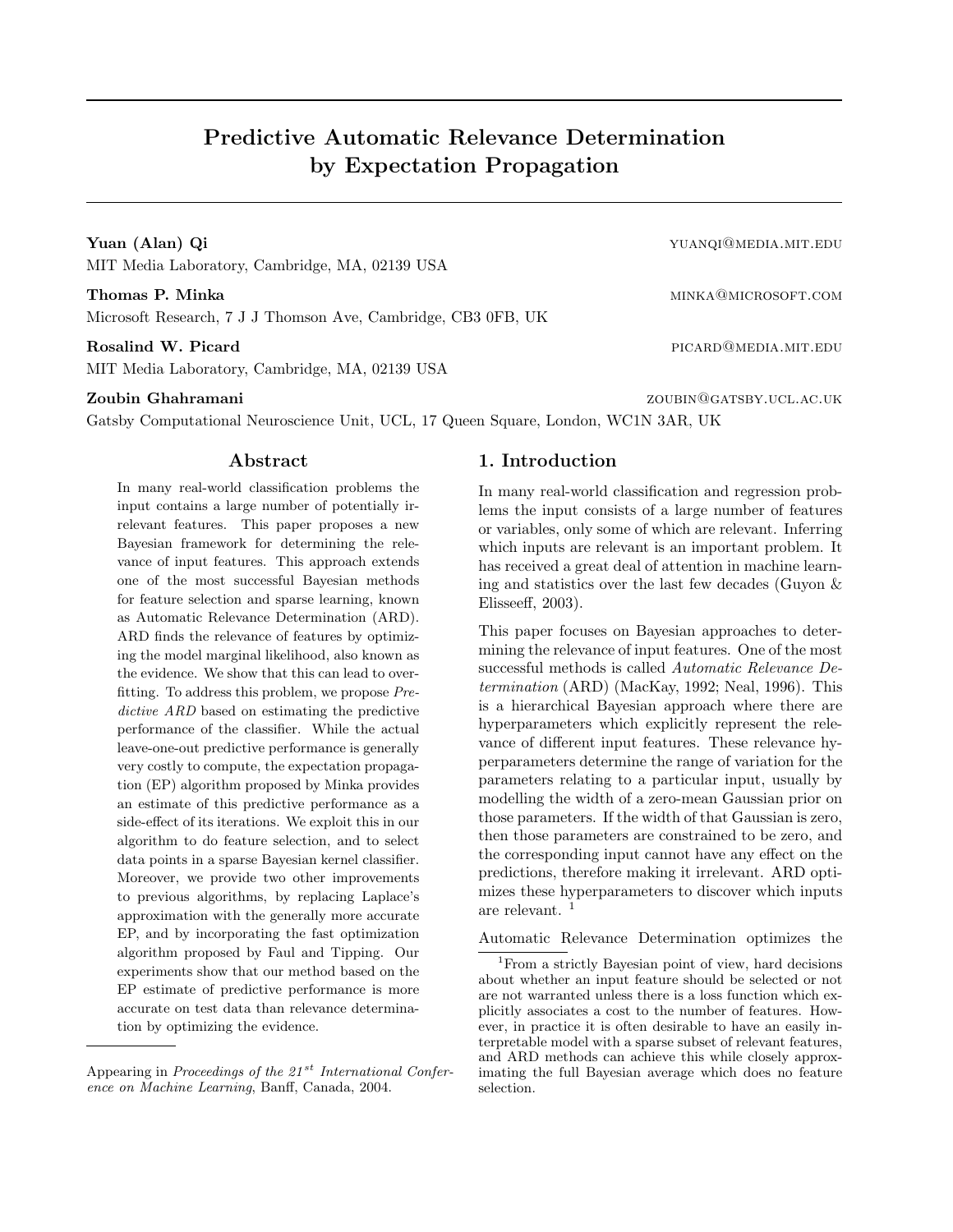model evidence, also known as the marginal likelihood, which is the classic criterion used for Bayesian model selection. In this paper we show that while this is often effective, in cases where there are a very large number of input features it can lead to overfitting. We instead propose a different approach, called *predic*tive ARD, which is based on the estimated predictive performance. We show that this estimated predictive performance can be computed efficiently as a side effect of the expectation propagation algorithm for approximate inference and that it performs better that the evidence-based ARD on a variety of classification problems.

Although the framework we present can be applied to many Bayesian classification and regression models, we focus our presentation and experiments on classification problems in the presence of irrelevant features as well as in sparse Bayesian learning for kernel methods.

Compared to the traditional ARD classification, this paper presents three specific enhancements: (1) an approximation of the integrals via Expectation Propagation, instead of Laplace's method or Monte Carlo; (2) an ARD procedure which minimizes an estimate of the predictive leave-one-out generalization error (obtained directly from EP); (3) a fast sequential update for the hyperparameters based on Faul and Tipping (2002)'s recent work. These enhancements improve classification performance.

The rest of this paper is organized as follows. Section 2 reviews the ARD approach to classification and its properties. Section 3 presents predictive ARD by EP, followed by experiments and discussions in section 4.

#### 2. Automatic Relevance Determination

A linear classifier classifies a point x according to  $t = \text{sign}(\mathbf{w}^T \mathbf{x})$  for some parameter vector **w** (the two classes are  $t = \pm 1$ ). Given a training set  $\dot{D} =$  $\{(\mathbf{x}_1, t_1), ..., (\mathbf{x}_N, t_N)\}\$ , the likelihood for w can be written as

$$
p(\mathbf{t}|\mathbf{w}, X) = \prod_i p(t_i|\mathbf{x}_i, \mathbf{w}) = \prod_i \Psi(t_i \mathbf{w}^{\mathrm{T}} \phi(\mathbf{x}_i)) \qquad (1)
$$

where  $\mathbf{t} = \{t_i\}_{i=1}^N$ ,  $X = \{\mathbf{x}_i\}_{i=1}^N$ ,  $\Psi(\cdot)$  is the cumulative distribution function for a Gaussian. One can also use the step function or logistic function as  $\Psi(\cdot)$ . The basis function  $\boldsymbol{\phi}^T(\mathbf{x}_i)$  allows the classification boundary to be nonlinear in the original features. This is the same likelihood used in logistic regression and in Gaussian process classifiers. Given a new input  $x_{N+1}$ , we approximate the predictive distribution:

$$
p(t_{N+1}|\mathbf{x}_{N+1}, \mathbf{t}) = \int p(t_{N+1}|\mathbf{x}_{N+1}, \mathbf{w}) p(\mathbf{w}|\mathbf{t}) d\mathbf{w} \qquad (2)
$$

$$
\approx p(t_{N+1}|\mathbf{x}_{N+1}, \langle \mathbf{w} \rangle) \tag{3}
$$

where  $\langle \mathbf{w} \rangle$  denotes the posterior mean of the weights, called the Bayes Point (Herbrich et al., 1999).

The basic idea in ARD is to give the feature weights independent Gaussian priors:

$$
p(\mathbf{w}|\boldsymbol{\alpha}) = \prod_{i} \mathcal{N}(w_i|0, \alpha_i^{-1}),
$$

where  $\alpha = {\alpha_i}$  is a hyperparameter vector that controls how far away from zero each weight is allowed to go. The hyperparameters  $\alpha$  are trained from the data by maximizing the Bayesian 'evidence'  $p(\mathbf{t}|\alpha)$ , which can be done using a fixed point algorithm or an EM algorithm treating w as a hidden variable (MacKay, 1992). The outcome of this optimization is that many elements of  $\alpha$  go to infinity such that w would have only a few nonzero weights  $w_i$ . This naturally prunes irrelevant features in the data. Later we will discuss why ARD favors sparse models (section 2.2).

#### 2.1. ARD-Laplace

Both the fixed point and EM algorithms require the posterior moments of  $\mathbf{w}$ . These moments the posterior moments of  $w$ . have been approximated by second-order expansion, i.e. Laplace's method (MacKay, 1992), or approximated by Monte Carlo (Neal, 1996). ARD with Laplace's method (**ARD-Laplace**) was used in the Relevance Vector Machine (RVM) (Tipping, 2000). The RVM is a linear classifier using basis functions  $\phi(\mathbf{x}) = [k(\mathbf{x}, \mathbf{x}_1), k(\mathbf{x}, \mathbf{x}_2), \cdots, k(\mathbf{x}, \mathbf{x}_N)].$  Specifically, Laplace's method approximates the evidence by a Gaussian distribution around the maximum a poste*riori* (MP) value of **w**,  $\mathbf{w}_{MP}$ , as follows:

$$
\Sigma = -\mathbf{H}^{-1} = -\frac{d^2 \log p(\mathbf{w}, \mathbf{t} | \alpha)}{d\mathbf{w} d\mathbf{w}^T}\Big|_{\mathbf{w} = \mathbf{w}_{MP}}^{-1}
$$
  

$$
p(\mathbf{w}, \mathbf{t} | \alpha) \approx p(\mathbf{t}, \mathbf{w}_{MP}) \exp \left( -\frac{1}{2} (\mathbf{w} - \mathbf{w}_{MP})^T \Sigma^{-1} (\mathbf{w} - \mathbf{w}_{MP}) \right)
$$
  

$$
p(\mathbf{t} | \alpha) = \int p(\mathbf{w}, \mathbf{t} | \alpha) d\mathbf{w} \approx p(\mathbf{t}, \mathbf{w}_{MP}) |2\pi \Sigma|^{1/2}
$$
  

$$
p(\mathbf{w} | \mathbf{t}, \alpha) = \frac{p(\mathbf{w}, \mathbf{t} | \alpha)}{p(\mathbf{t} | \alpha)} \approx \mathcal{N}(\mathbf{w} | \mathbf{w}_{MP}, \Sigma)
$$

If we use a logistic model for  $\Psi(\cdot)$ , then the Hessian matrix **H** has the following form:  $H = -(\Phi B \Phi^{T} + A),$ where  $\Phi = (\phi(\mathbf{x}_i), \dots, \phi(\mathbf{x}_N))$  is a d by N matrix,  $A = diag(\boldsymbol{\alpha})$ , and B is a diagonal matrix with  $B_{ii} =$  $\Psi \big(\mathbf{w }_{MP}^{\mathrm{T}}\mathbf{x}_i\big)\big(1-\Psi (\mathbf{w }_{MP}^{\mathrm{T}}\mathbf{x}_i)\big).$ 

Laplace's method is a simple and powerful approach for approximating a posterior distribution. But it does not really try to approximate the posterior mean; instead it simply approximates the posterior mean by the posterior mode. The quality of the approximation for the posterior mean can be improved by using EP as shown by Minka (2001).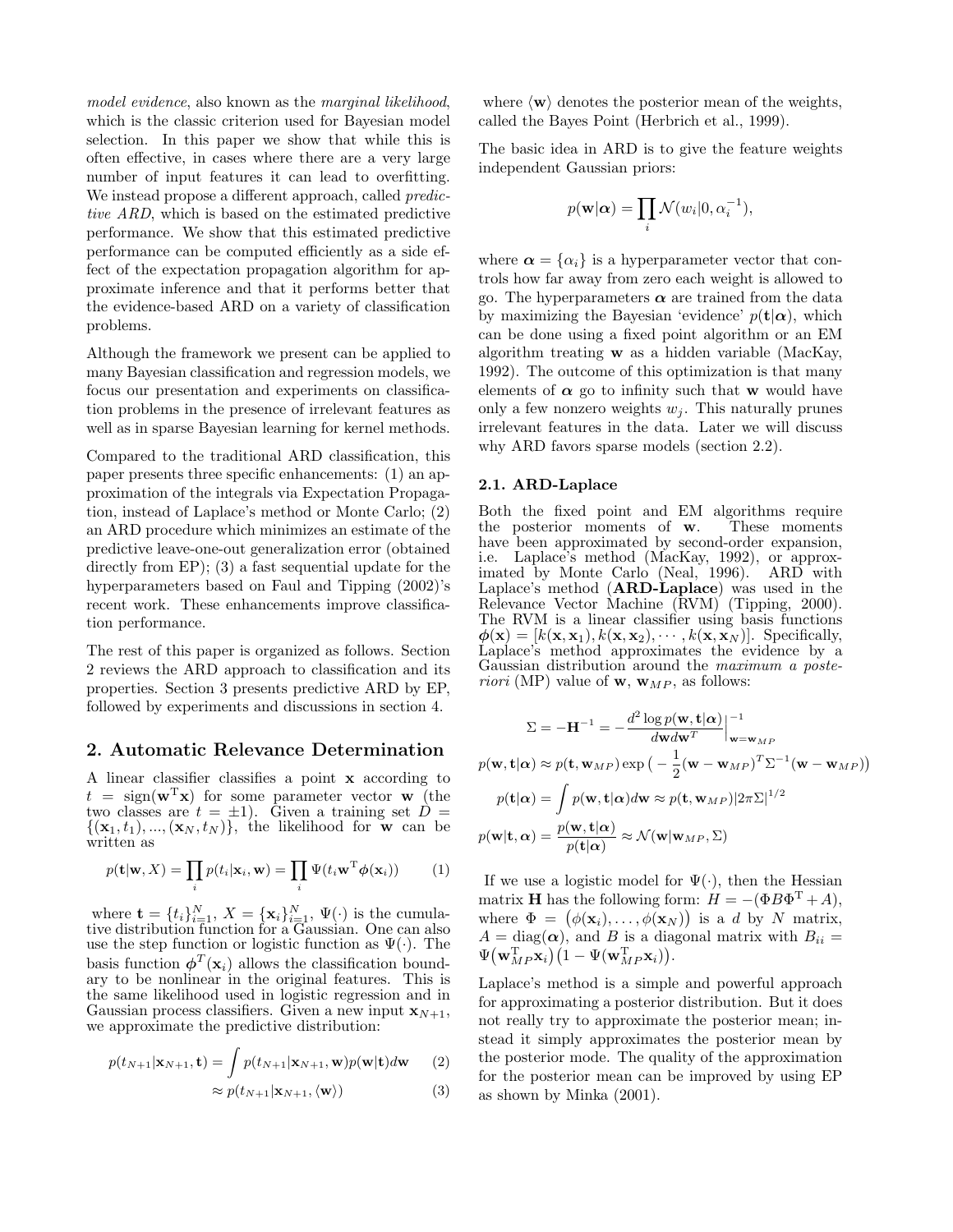

Figure 1. Illustration of overfitting of ARD.

#### 2.2. Overfitting of ARD

Overfitting can be caused not only by over-complicated classifiers, but also by just picking one from many simple classifiers that can correctly classify the data. Consider the example plotted in figure 1. The data labelled with 'x' and 'o' are in class 1 and 2 respectively. Every line through the origin with negative slope separates the data. If you apply the regular Bayes Point linear classifier, you get a classifier of angle 135◦ (shown); if you apply ARD to maximize evidence, you end up with a horizontal line which is sparse, becaues it ignores one input feature, but seemingly very dangerous. Both horizontal and vertical sparse classifiers have larger evidence values than the one of 135◦ , though both of them are intuitively more dangerous. Having effectively pruned out one of the two parameter dimensions (by taking one of the  $\alpha$ s to infinity), the evidence for the horizontal and vertical classifiers involves computing an integral over only one remaining dimension. However, the evidence for the classifier which retains both input dimensions is an integral over two parameter dimensions. In general, a more complex model will have lower evidence than a simpler model if they can both classify the data equally well. Thus ARD using evidence maximization chooses the "simpler" model, which in this case is more dangerous because it uses only one relevant dimension.

ARD is a Type II maximum likelihood method and thus subject to overfitting as the somewhat dramatic albeit contrived example above illustrates. However, it is important to point out that the overfitting resulting from fitting the relevance hyperparameters  $\alpha$  is not the same kind of overfitting as one gets from fitting the parameters w as in classical maximum likelihood methods. By optimizing w one can directly fit noise in

the data. However, optimizing  $\alpha$  only corresponds to making decisions about which variables are irrelevant, since w is integrated out. In the simple case where  $\alpha$  can take only two values, very large or small, and the input is d-dimensional, choosing  $\alpha$  corresponds to model selection by picking one out of  $2^d$  subsets of input features. This is only  $d$  bits of information in the training data that can be overfit, far fewer than what can be achieved by precisely tuning a single realvalued parameter  $w$ . However, when  $d$  is large, as in the practical examples in our experimental section, we find that even this overfitting can cause problems. This motivates our proposed predictive measure for ARD based on estimating leave-one-out performance.

#### 2.3. Computational Issues

To compute the posterior moments of w required by ARD-Laplace, we need to invert the Hessian matrix H for each update. This takes  $O(d^3)$  time, which is quite expensive when the dimension d is large.

#### 3. Predictive-ARD-EP

In this section, we improve ARD-Laplace in three ways: replacing Laplace's method by more accurate EP, estimating the predictive performance based on leave-one-out estimate without actually carrying out the expensive cross-validation, and incorporating a fast sequential optimization method into ARD-EP.

#### 3.1. EP for Probit Model

The algorithm described in this section is a variant of the one in (Minka, 2001), and we refer the reader to that paper for a detailed derivation. Briefly, Expectation Propagation (EP) exploits the fact that the likelihood is a product of simple terms. If we approximate each of these terms well, we can get a good approximation to the posterior. Expectation Propagation chooses each approximation such that the posterior using the term exactly and the posterior using the term approximately are close in KL-divergence. This gives a system of coupled equations for the approximations which are iterated to reach a fixed-point.

Denote the exact terms by  $g_i(\mathbf{w})$  and the approximate terms by  $\tilde{g}_i(\mathbf{w})$ :

$$
p(\mathbf{w}|\mathbf{t}, \alpha) \propto p(\mathbf{w}|\alpha) \prod_{i} p(t_i|\mathbf{w})
$$
  
=  $p(\mathbf{w}|\alpha) \prod_{i} g_i(\mathbf{w}) \approx p(\mathbf{w}|\alpha) \prod_{i} \tilde{g}_i(\mathbf{w})$ 

The approximate terms are chosen to be Gaussian, parameterized by  $(m_i, v_i, s_i)$ :  $\tilde{g}_i = s_i \exp(-\frac{1}{2v_i}(t_i \phi_i^T \mathbf{w} -$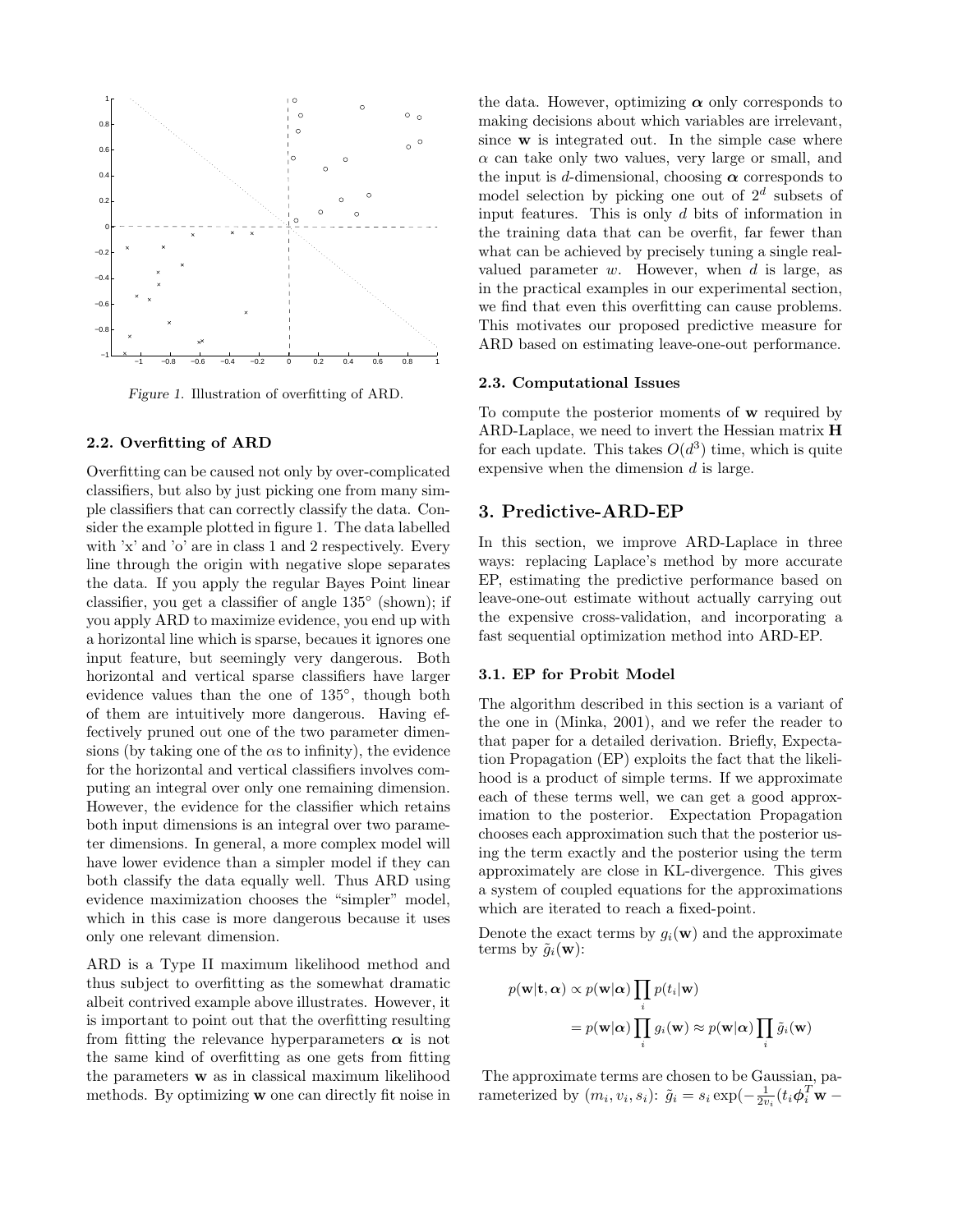$(m<sub>i</sub>)<sup>2</sup>$ ). This makes the approximate posterior distribution also Gaussian:  $p(\mathbf{w}|\mathbf{t}, \alpha) \approx q(\mathbf{w}) = \mathcal{N}(\mathbf{m}_w, \mathbf{V}_w).$ 

To find the best term approximations, proceed as follows: (to save notation,  $t_i \phi_i$  is written as  $\phi_i$ )

- 1. Initialization Step: Set  $\tilde{g}_i = 1$ :  $v_i = \infty$ ,  $m_i = 0$ , and  $s_i = 1$ . Also, set  $q(\mathbf{w}) = p(\mathbf{w}|\alpha)$ .
- 2. Loop until all  $(m_i, v_i, s_i)$  converge:

Loop  $i = 1, \ldots, N$ :

(a) Remove the approximation  $\tilde{g}_i$  from  $q(\mathbf{w})$ to get the 'leave-one-out' posterior  $q^{\backslash i}(\mathbf{w})$ , which is also Gaussian:  $\mathcal{N}(\mathbf{m}_w^{\backslash i}, \mathbf{V}_w^{\backslash i})$ . From  $q^{\setminus i}(\mathbf{w}) \propto q(\mathbf{w})/\tilde{g}_i$ , this implies

$$
\mathbf{V}_{w}^{\backslash i} = \mathbf{V}_{w} + \frac{(\mathbf{V}_{w} \boldsymbol{\phi}_{i})(\mathbf{V}_{w} \boldsymbol{\phi}_{i})^{T}}{v_{i} - \boldsymbol{\phi}_{i}^{T} \mathbf{V}_{w} \boldsymbol{\phi}_{i}}
$$
(4)

$$
\mathbf{m}_w^{\backslash i} = \mathbf{m}_w + (\mathbf{V}_w^{\backslash i} \boldsymbol{\phi}_i) v_i^{-1} (\boldsymbol{\phi}_i^T \mathbf{m}_w - m_i) \quad (5)
$$

(b) Putting the posterior without  $i$  together with term *i* gives  $\hat{p}(\mathbf{w}) \propto g_i(\mathbf{w})q^{\setminus i}(\mathbf{w})$ . Choose  $q(\mathbf{w})$  to minimize  $KL(\hat{p}(\mathbf{w}) || q(\mathbf{w}))$ . Let  $Z_i$ be the normalizing factor.

 $\sqrt{2}$ 

$$
\mathbf{m}_{w} = \mathbf{m}_{w}^{\backslash i} + \mathbf{V}_{w}^{\backslash i} \rho_{i} \phi_{i}
$$
  
\n
$$
\mathbf{V}_{w} = \mathbf{V}_{w}^{\backslash i} - (\mathbf{V}_{w}^{\backslash i} \phi_{i}) \left( \frac{\rho_{i} (\phi_{i}^{T} \mathbf{m}_{w} + \rho_{i})}{\phi_{i}^{T} \mathbf{V}_{w}^{\backslash i} \phi_{i} + 1} \right) (\mathbf{V}_{w}^{\backslash i} \phi_{i})^{T}
$$
  
\n
$$
Z_{i} = \int_{\mathbf{w}} g_{i}(\mathbf{w}) q^{\backslash i}(\mathbf{w}) d\mathbf{w} = \Psi(z_{i})
$$
(6)

where

$$
z_i = \frac{(\mathbf{m}_w^{\backslash i})^T \boldsymbol{\phi}_i}{\sqrt{\boldsymbol{\phi}_i^T \mathbf{V}_w^{\backslash i} \boldsymbol{\phi}_i + 1}} \qquad \rho_i = \frac{1}{\sqrt{\boldsymbol{\phi}_i^T \mathbf{V}_w^{\backslash i} \boldsymbol{\phi}_i + 1}} \frac{\mathcal{N}(z_i; 0, 1)}{\Psi(z_i)}
$$
(7)

(c) From  $\tilde{g}_i = Z_i \frac{q(\mathbf{w})}{q \setminus i(\mathbf{w})}$  $\frac{q(\mathbf{w})}{q^{\setminus i}(\mathbf{w})}$ , update the term approximation:

$$
v_i = \phi_i^T \mathbf{V}_w^{\backslash i} \phi_i \Big( \frac{1}{\rho_i (\phi_i^T \mathbf{m}_w + \rho_i)} - 1 \Big) + \frac{1}{\rho_i (\phi_i^T \mathbf{m}_w + \rho_i)} \tag{8}
$$
  

$$
m_i = \phi_i^T \mathbf{m}_w^{\backslash i} + (v_i + \phi_i^T \mathbf{V}_w^{\backslash i} \phi_i) \rho_i \tag{9}
$$
  

$$
s_i = \Psi(z_i) \sqrt{1 + v_i^{-1} \phi_i^T \mathbf{V}_w^{\backslash i} \phi_i} \exp \big( \frac{\phi_i^T \mathbf{V}_w^{\backslash i} \phi_i + 1}{\phi_i^T \mathbf{m}_w + \rho_i} \rho_i \big)
$$
  
(10)

3. Finally, compute the normalizing constant and the evidence:

$$
B = (\mathbf{m}_w)^T \mathbf{V}_w \mathbf{m}_w - \sum_i \frac{m_i^2}{v_i}
$$
  

$$
p(D|\alpha) \approx \int \prod_i p(\mathbf{w}|\alpha) \tilde{g}_i(\mathbf{w}) d\mathbf{w} = \frac{|\mathbf{V}_w|^{1/2}}{(\prod_j \alpha_j)^{1/2}} \exp(B/2) \prod_i s_i
$$
(11)

The time complexity of this algorithm is  $O(d^2)$  for processing each term, and therefore  $O(Nd^2)$  per iteration.

#### 3.2. Estimate of Predictive Performance

A nice property of EP is that it can easily offer an estimate of leave-one-out error without any extra computation. At each iteration, EP computes in (4) and (5) the parameters of the approximate leave-one-out posterior  $q^{\backslash i}(\mathbf{w})$  that does not depend on the  $i^{th}$  data point. So we can use the mean  $\mathbf{m}_w^{\backslash i}$  to approximate a classifier trained on the other  $(N-1)$  data points. Thus an estimate of leave-one-out error can be computed as

$$
\epsilon_{loo} = \frac{1}{N} \sum_{i=1}^{N} \Theta(-t_i(\mathbf{m}_w^{\backslash i})^T \boldsymbol{\phi}(\mathbf{x}_i))
$$
(12)

where  $\Theta(\cdot)$  is a step function. An equivalent estimate was given by Opper and Winther (2000) using the TAP method for training Gaussian processes, which is equivalent to EP (Minka, 2001).

Furthermore, we can provide an estimate of leave-oneout error probability. Since  $Z_i$  in (6) is the posterior probability of the  $i^{th}$  data label, we propose the following estimator:

$$
\epsilon_{pred} = \frac{1}{N} \sum_{i=1}^{N} (1 - Z_i) = \frac{1}{N} \sum_{i=1}^{N} \Psi(-z_i)
$$
 (13)

where  $Z_i$  and  $z_i$  is defined in (6) and (7). In (7),  $\phi_i$  is the product of  $t_i$  and  $\phi(\mathbf{x}_i)$ . By contrast, Opper and Winther estimate the error probability by  $\frac{1}{N}\sum_{i=1}^{N}\Psi(-|z_i|)$ , which ignores the information of the label  $t_i$ . Notice that  $\epsilon_{pred}$  utilizes the variance of w given the data, not just the mean. However, it assumes that the posterior for w has Gaussian tails. In reality, the tails are lighter so we compensate by prescaling  $z_i$  by 50, a number tuned by simulations.

#### 3.3. Fast Optimization of Evidence

This section combines EP with a fast sequential optimization method (Faul  $&$  Tipping, 2002) to efficiently update the hyperparameters  $\alpha$ .

As mentioned before, EP approximates each classification likelihood term  $g_i(\mathbf{w}) = \Psi(\mathbf{w}^T \phi_i)$  by  $\tilde{g}_i =$  $s_i \exp(-\frac{1}{2v_i}(\boldsymbol{\phi}_i^T \mathbf{w} - m_i)^2)$ . Here  $\phi_i$  is short hand for  $t_i \phi(\mathbf{x}_i)$  as in the previous section. Notice that  $\tilde{g}_i$  has the same form as a regression likelihood term in a regression problem. Therefore, EP actually maps a classification problem into a regression problem where  $(m_i, v_i)$  defines the virtual observation data point with mean  $m_i$  and variance  $v_i$ . Based on this interpretation, it is easy to see that for the approximate posterior  $q(\mathbf{w})$ , we have

$$
\mathbf{V}_w = \left(\mathbf{A} + \Phi \Lambda^{-1} \Phi^{\mathrm{T}}\right)^{-1} \mathbf{m}_w = \mathbf{V}_w \Phi \Lambda^{-1} \mathbf{m}_o \qquad (14)
$$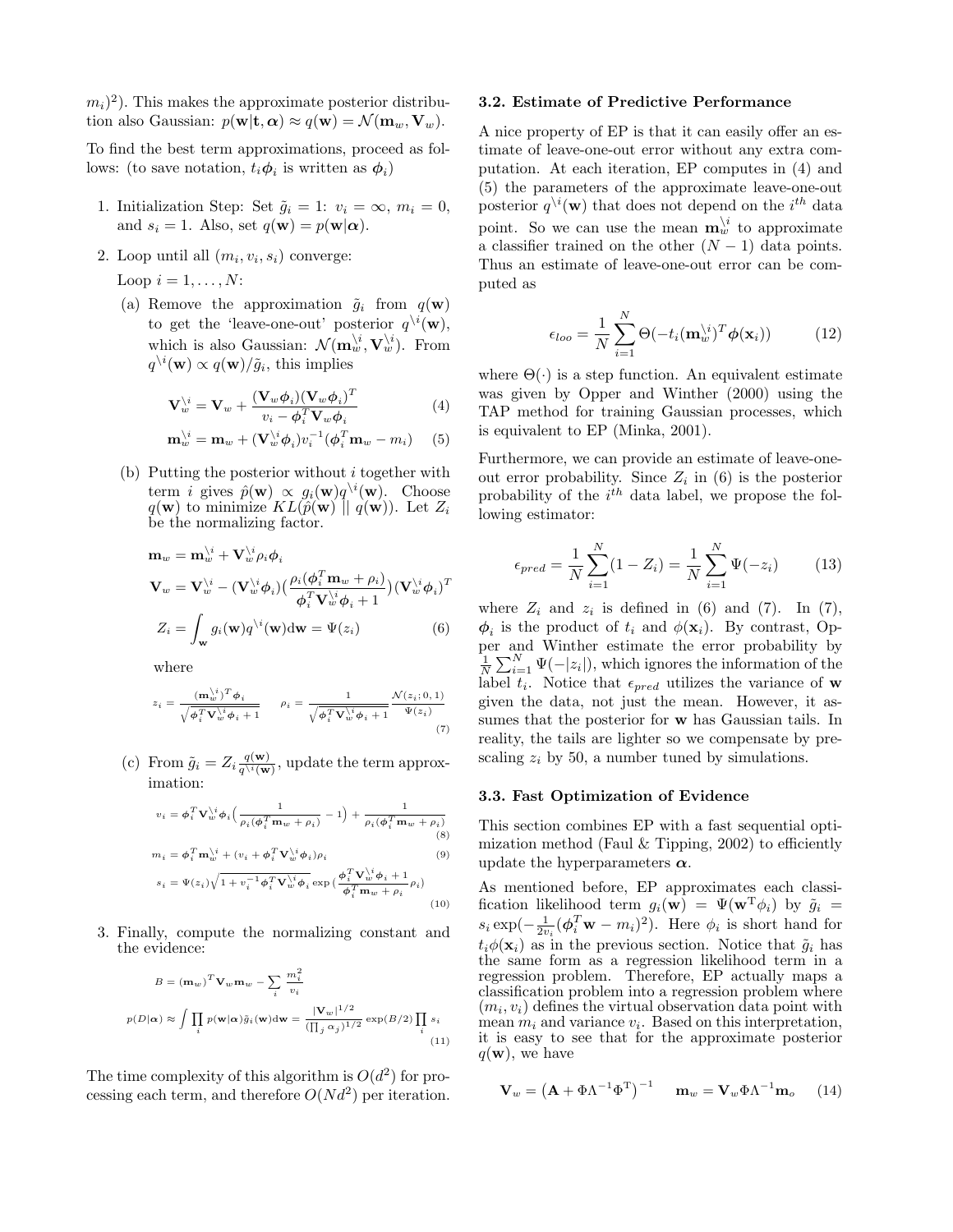where we define

$$
\mathbf{m}_o = (m_1, \dots, m_N)^{\mathrm{T}} \qquad \mathbf{A} = \mathrm{diag}(\boldsymbol{\alpha})
$$
  

$$
\mathbf{v}_o = (v_1, \dots, v_N)^{\mathrm{T}} \qquad \qquad \Lambda = \mathrm{diag}(\mathbf{v}_o)
$$

and  $\Phi = (\phi_i, \dots, \phi_N)$  is a d by N matrix.

To have a sequential update on  $\alpha_j$ , we can explicitly decompose  $p(D|\alpha)$  into two parts, one part denoted by  $p(D|\boldsymbol{\alpha}_{\setminus i})$ , that does not depend on  $\alpha_j$  and another that does, i.e.,

$$
p(D|\alpha) = p(D|\alpha_{\setminus j}) + \frac{1}{2} (\log \alpha_j - \log(\alpha_j + r_j) + \frac{u_j^2}{\alpha_j + r_j})
$$

where  $r_j = \phi_j \mathbf{C}_{\setminus j}^{-1} \phi_j^{\mathrm{T}}$ ,  $u_j = \phi_j \mathbf{C}_{\setminus j}^{-1} \mathbf{m}_o$ , and  $\mathbf{C}_{\setminus j}$  $\Lambda^{-1} + \sum_{m \neq j} \phi_m^{\mathrm{T}} \phi_m^{\dagger}$ . Here  $\phi_j$  and  $\phi_m^{\dagger}$  are  $j^{th}$  and  $m^{th}$ rows of the data matrix Φ respectively.

Using the above equation, Faul and Tipping (2002) show  $p(D|\alpha)$  has a maximum with respect to  $\alpha_i$ :

$$
\alpha_j = \frac{r_j^2}{u_j^2 - r_j}, \qquad \text{if} \quad \eta_j > 0 \qquad (15)
$$

$$
\alpha_j = \infty, \qquad \qquad \text{if} \quad \eta_j \le 0 \qquad (16)
$$

where  $\eta_j = u_j^2 - r_j$ . Thus, in order to maximize the evidence, we introduce the  $j^{th}$  feature when  $\alpha_j = \infty$ and  $\eta_j > 0$ , exclude the  $j^{th}$  feature when  $\alpha_j < \infty$ and  $\eta_j \leq 0$ , and reestimate  $\alpha_j$  according to (15) when  $\alpha_j < \infty$  and  $\eta_j > 0$ . To further save computation, we can exploit the following relations:

$$
r_j = \frac{\alpha_j R_j}{\alpha_j - R_j}, \quad u_j = \frac{\alpha_j U_j}{\alpha_j - R_j} \tag{17}
$$

where  $R_j = \phi_j \Lambda^{-1} \phi_j^{\mathrm{T}} - \phi_j \Lambda^{-1} \hat{\Phi}^{\mathrm{T}} \hat{\mathbf{m}}_w$  and  $U_j =$  $\phi_j \Lambda^{-1} \mathbf{m}_o - \phi_j \Lambda^{-1} \hat{\Phi}^{\mathrm{T}} \check{\mathbf{V}}_w \hat{\Phi} (\phi_j \Lambda^{-1})^{-1}$ . where  $\hat{\Phi}$  contains only the features that are currently included in the model, and  $\hat{m}_w$  and  $\hat{\mathbf{V}}_w$  are obtained based on these features. This observation allows us to efficiently compute the EP approximation and update  $\alpha$ , since in general there are only a small set of the features in the model during the updates.

#### 3.4. Algorithm Summary

To summarize the predictive-ARD-EP algorithm:

- 1. First, initialize the model so that it only contains a small fraction of features.
- 2. Then, sequentially update  $\alpha$  as in section 3.3 and calculate the required statistics by EP as in section 3.1 until the algorithm converges.

3. Finally, choose the classifier from the sequential updates with minimum leave-one-out error estimate (12). The leave-one-out error is discrete, so in case of a tie, choose the first classifier in the tie, i.e., the one with the smaller evidence.

A variant of this algorithm uses the error probability (13) and is called **predictive** $P_{\text{rob}}$ -**ARD-EP**. Choosing the classifier with the maximum evidence (approximated by EP) is called evidence-ARD-EP.

#### 4. Experiments and Discussion

This section compares evidence-ARD-EP and predictive-ARD-EP on synthetic and real-world data sets. The first experiment has 30 random training points and 5000 random test points with dimension 200. True classifier weights consist of 10 Gaussian weights, sampled from  $\mathcal{N}(-0.5, 1)$  and 190 zero weights. The true classifier is then used as the ground truth to label the data. Thus the data is guaranteed to be separable. The basis functions are simply  $\phi(\mathbf{x}) = \mathbf{x}$ . The results over 50 repetitions of this procedure are visualized in figure 3-(a). Both predictive-ARD-EP and predictive $_{Prob}$ -ARD-EP outperform evidence-ARD-EP by picking the model with the smallest estimate of the predictive error, rather than choosing the most probable model.

Figure 2-(a) shows a typical run. As shown in the figure, the estimates of the predictive performance based on leave-one-out error count (12) and (log) error probability (13) are better correlated with the true test error than evidence and the fraction of features. The evidence is computed as in equation (11) and the fraction of features is defined as  $\frac{\|\mathbf{w}\|_0}{d}$  where d is the dimension of the classifier w. Also, since the data is designed to be linearly separable, we always get zero training error along the iterations. While the (log) evidence keeps increasing, the test error rate first decreases and then increases. This demonstrates the overfitting problem associated with maximizing evidence. As to the fraction of features, it first increases by adding new useful features into the model and then decreases by deleting old features. Notice that the fraction of features converges to a lower value than the true one,  $\frac{10}{200} = 0.05$ , which is plotted as the dashed line in figure2-(a). Moreover, choosing the sparsest model, i.e., the one with the smallest fraction of features, leads to overfitting here even though there is zero training error.

Next, the algorithms are applied to high-dimensional gene expression datasets: leukaemia and colon cancer.

For the leukaemia dataset, the task is to distin-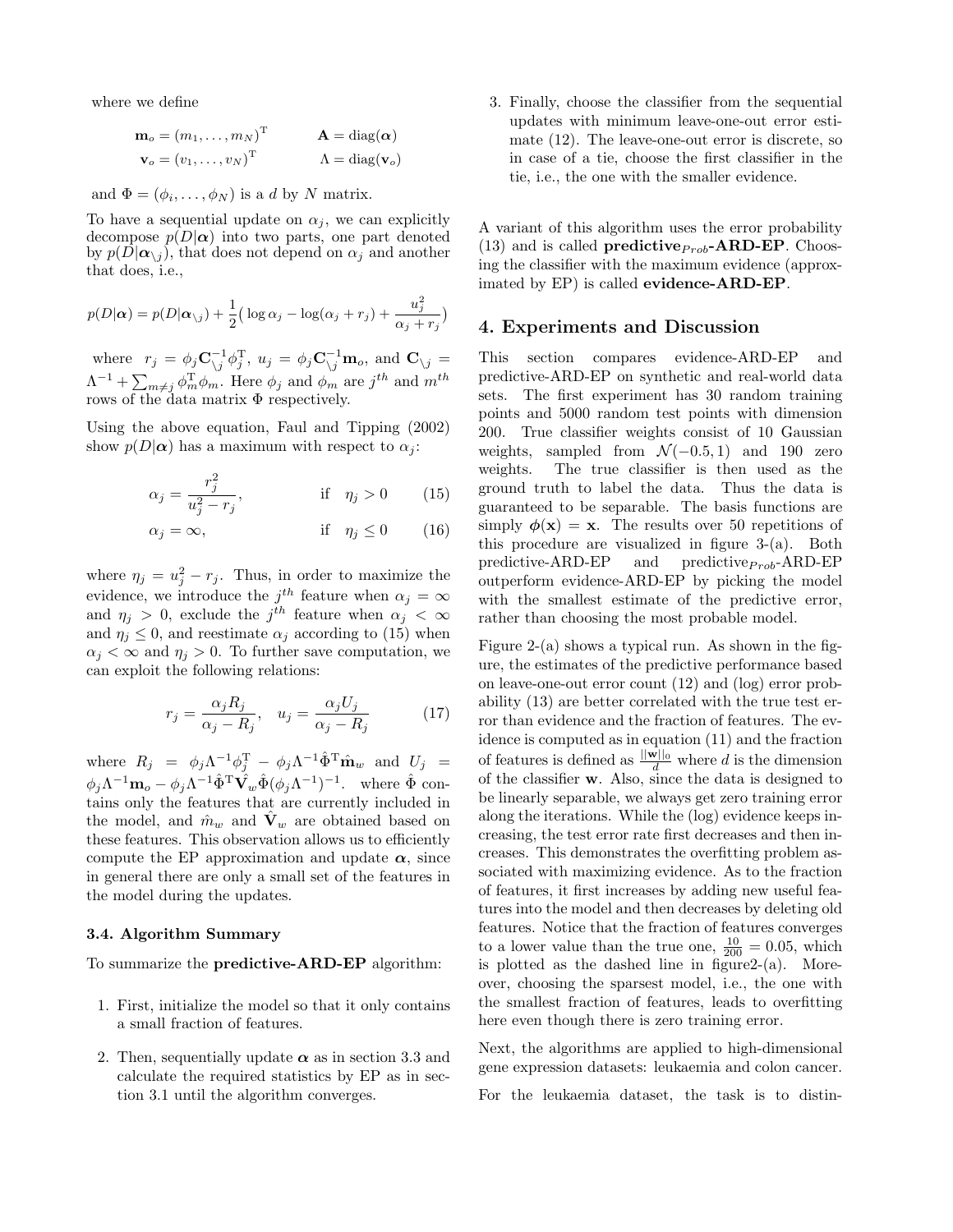

Figure 2. Comparison of different model selection criteria during ARD training. The second and third rows are computed via (13) and (12), respectively. The estimated predictive performance is better correlated with the test errors than evidence and sparsity.



Figure 3. Test errors and sizes of selected features. (a) synthetic dataset with 30 training and 5000 test data points. Each data point has 201 features, among which only 11 are useful. 50 random repetitions of the data were used. (b) leukaemia microarray dataset with 36 training and 36 test data points. Each data point has 7129 features. The results are averaged over 100 random partitions. Ellipses indicate standard errors over repetitions.

guish acute myeloid leukaemia (AML) from acute lymphoblastic leukaemia (ALL). The dataset has 47 and 25 samples of type ALL and AML respectively with 7129 features per sample. The dataset was randomly split 100 times into 36 training and 36 test samples, with evidence-ARD-EP and predictive-ARD-EP run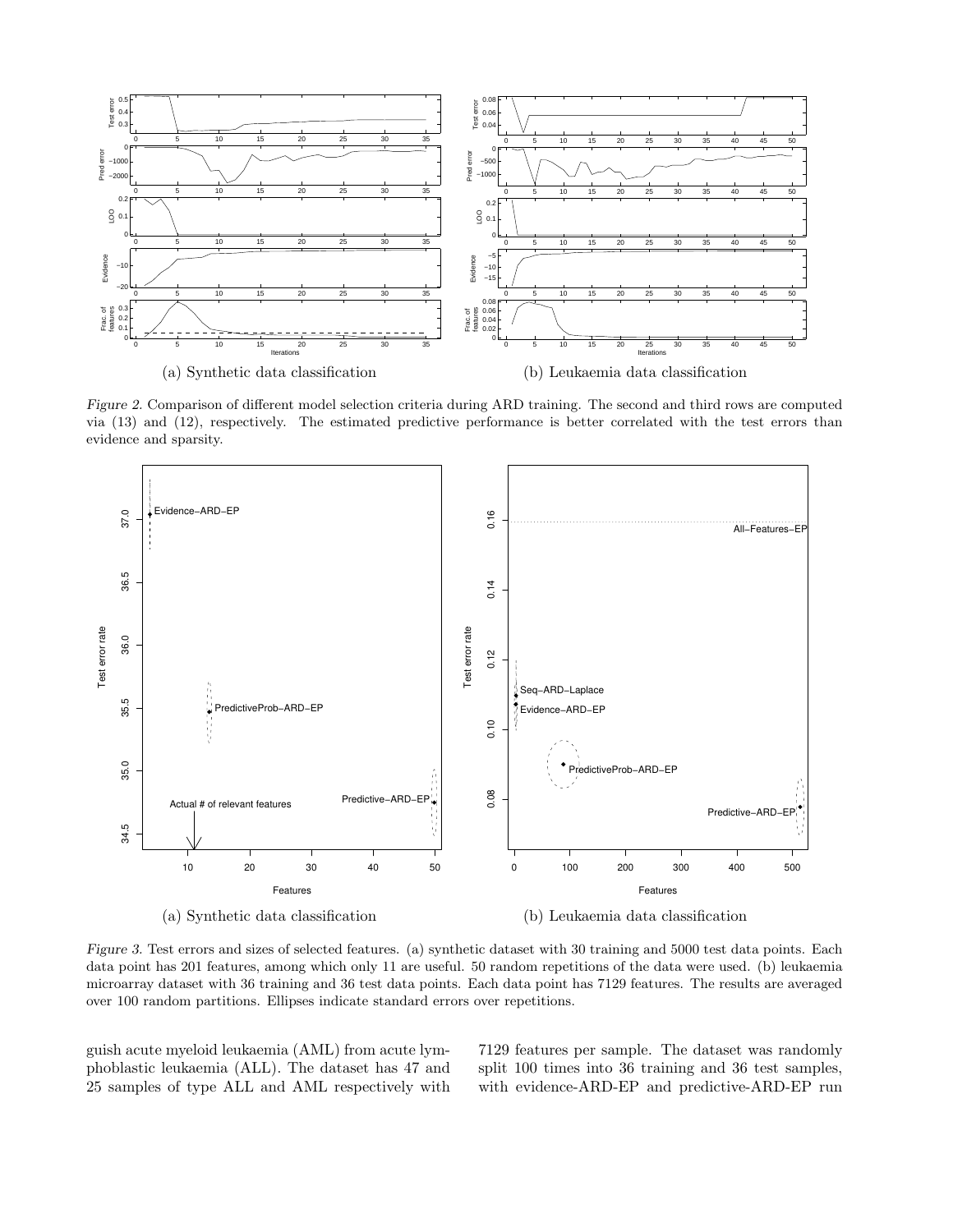

Figure 4. Test errors and sizes of selected feature sets on colon cancer microarray dataset with 50 training and 12 test data points. Each data point has 2000 features. 100 random partitionings of the data were used.

on each. Figure 2-(b) shows a typical run that again illustrates the overfitting phenomenon as shown in figure 2-(a). On most of runs including the one shown in figure 2-(b), there is zero training error from the first to the last iterations. The test performance is visualized in figure 3-(b). The error counts of evidence-ARD-EP and predictive-ARD-EP are  $3.86\pm0.14$  and  $2.80\pm0.18$ , respectively. The numbers of the chosen features of these two methods are  $2.78 \pm 1.65$  and  $513.82 \pm 4.30$ , respectively.

For the colon cancer dataset, the task is to discriminate tumour from normal tissues using microarray data. The whole dataset has 22 normal and 40 cancer samples with 2000 features per sample. We randomly split the dataset into 50 training and 12 test samples 100 times and run evidence-ARD-EP and predictive-ARD-EP on each partition. The test performance is visualized in figure 4. For comparison, we show the results from Li et al. (2002). The methods tested by Li et al. (2002) include ARD-Laplace with fast sequential updates on a logistic model (Seq-ARD-Laplace), Support Vector Machine (SVM) with recursive feature elimination (SVM-RFE), and SVM with Fisher score feature ranking (SVM-Fisher Score). The error counts of evidence-ARD-EP and predictive-ARD-EP are  $2.54 \pm 0.13$  and  $1.63 \pm 0.11$ , respectively. The sizes of chosen feature sets for these two methods are  $7.92 \pm 0.14$  and  $156.76 \pm 11.68$ , respectively.

As shown in figures 3-(b) and 4, pruning irrelevant features by maximizing evidence helps to reduce test errors. But aggressive pruning will overfit the model and therefore increase the test errors. For both colon cancer and leukaemia datasets, predictive-ARD-EP with a moderate number of features outperforms all the other methods including EP without feature pruning as well as the evidence-ARD-EP with only a few features left in the model.

Finally, RBF-type feature expansion can be combined with predictive-ARD-EP to obtain sparse nonlinear Bayesian classifiers. Specifically, we use the following



Figure 5. Test error rates and numbers of relevance or support vectors on breast cancer dataset. 50 partitionings of the data were used. All these methods use the same Gaussian kernel with kernel width  $\sigma = 5$ . The trade-off parameter C in SVM is chosen via 10-fold cross-validation for each partition.

Gaussian basis function  $\phi(\mathbf{x}_i)$ 

$$
\phi(\mathbf{x}_i) = [1, k(\mathbf{x}_i, \mathbf{x}_1), \dots, k(\mathbf{x}_i, \mathbf{x}_N)]^{\mathrm{T}}
$$

where  $k(\mathbf{x}_i, x_j) = \exp(-\frac{||\mathbf{x}_i - \mathbf{x}_j||^2}{2\sigma^2})$ . Unlike the ARD feature selection in the previous examples, here ARD is used to choose relevance vectors  $\phi(\mathbf{x}_i)$ , i.e., to select data points instead of features. The algorithms are tested on two UCI datasets: breast cancer and diabetes.

For the breast cancer dataset provided by Zwitter and Soklic (1998), the task is to distinguish no-recurrenceevents from recurrence-events. We split the dataset into 100 training and 177 test samples 50 times and run evidence-ARD-EP and predictive-ARD-EP on each partition. The test performance is visualized in figure 5 and summarized in table 1.

Table 1. Test error rates and numbers of relevance or support vectors on breast cancer dataset.

| <b>ALGORITHM</b>      | <b>TEST ERROR</b> | <b>SIZE OF</b>     |
|-----------------------|-------------------|--------------------|
|                       | RATE $(\%)$       | <b>FEATURE SET</b> |
| SVM.                  | $28.05 \pm 0.44$  | $64.70 \pm 1.17$   |
| ЕP                    | $28.06 \pm 0.46$  | $101 + 0$          |
| SEQ-ARD-LAPLACE       | $27.90 \pm 0.34$  | $3.10 + 0.13$      |
| $EVD-ARD-EP$          | $27.81 \pm 0.35$  | $3.84 \pm 0.19$    |
| $PRED_{Prob}$ -ARD-EP | $27.91 \pm 0.37$  | $8.40 \pm 0.54$    |
| PRED-ARD-EP           | $27.81 \pm 0.38$  | $9.60 \pm 0.62$    |

In this experiment, evidence-ARD-EP and predictive-ARD-EP marginally outperform the other alternatives, but give much simpler models. They only have about 4 or 10 relevance vectors while SVM uses about 65 support vectors.

Finally evidence-ARD-EP and predictive-ARD-EP are tested on the UCI diabetes dataset. Each is run on 100 random partitions of 468 training and 300 test samples. The partitions are the same as in Rätsch et al. (2001), so that we can directly compare our